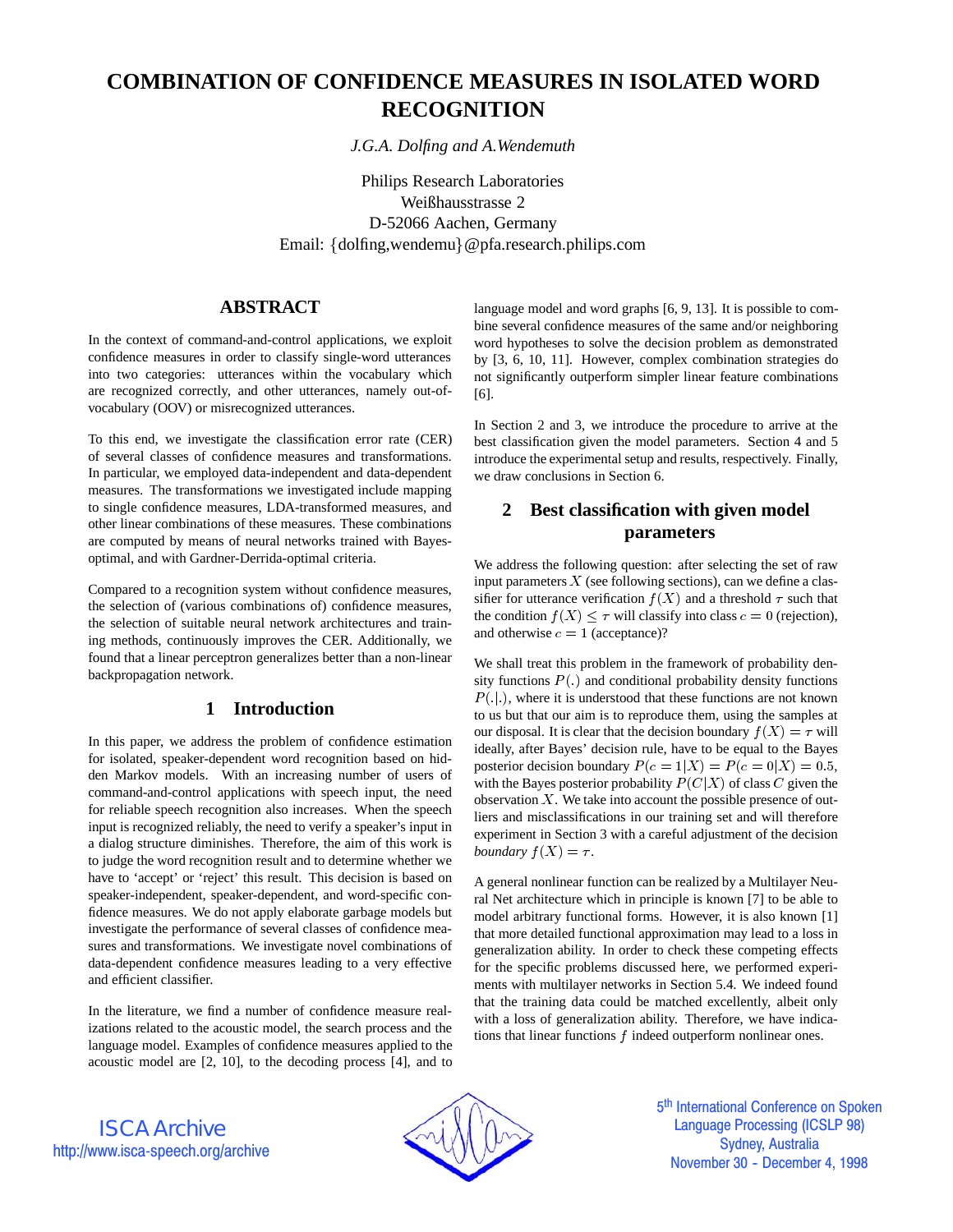In order to deal directly with the functional forms of  $f(.)$ , we adopt a vector notation. A particular sample from the set of raw input parameters X will be the vector  $\underline{\mathbf{X}}_{\text{raw}}$ . For a linear functional form of  $f(.)$ , we can first of all include the threshold in  $f(.)$  simply by augmenting  $X_{\text{raw}}$  with a constant 1 to give  $\underline{\mathbf{X}} = (\underline{\mathbf{X}}_{\text{raw}}, 1)$ . The decision boundary  $f(X) = \tau$  is then equivalent to  $a \stackrel{\text{def}}{=} \mathbf{J} \cdot \mathbf{X} = 0$ , where we have to find the components of <sup>J</sup>. Note that in this formulation we do not attempt to model  $P(C|X)$ , but just the Bayes posterior decision boundary following from  $P(C|X)$ .

The following discussion is stimulated by [1]. Let us first of all show under which conditions the Bayes posterior ditribution can be modelled as a function of <sup>a</sup>. Using Bayes theorem, it can be seen as follows that the Bayes posterior can be written in the sigmoid form

$$
y = P(c = 1|X) = g(a') \stackrel{def}{=} \frac{1}{1 + e^{-a'}} \tag{1}
$$

with

$$
a' = \ln \frac{p(X|c=1)P(c=1)}{p(X|c=0)P(c=0)}
$$
\n(2)

We now assume that the class-conditional densities  $p(X|C)$  are members of the *exponential family* of distributions with common non-linear dependance of the exponents on  $\underline{\mathbf{X}}_{\text{raw}}$  and individual linear dependance on  $\underline{\mathbf{X}}_{\text{raw}}$ . Bernoulli and Gaussian distributions are special cases of members of this family. Inserting the functional form of these class-conditional densities into (2), we indeed obtain  $a' = \underline{\mathbf{J}} \cdot \underline{\mathbf{X}}_{\text{raw}} - \tau = a$ .

We have therefore established that the use of a sigmoid form (1), with  $a = J \times$ , always applies given the stated functional form of the class-conditional densities. Since the latter is only a very mild restriction, our *ansatz* is correct under rather general conditions. However, we shall later see that fine-tuning of the result can lead to better generalization which can be interpreted as an artefact of these assumptions only applying approximately in our test cases.

Since we are only interested in classification, we may apply directly from (1) the decision boundary  $a = 0$ , i.e., we never actually need to compute the posterior probability. Note however that this computation can become useful if training and test scenario have different *known* priors  $P(C)$  and  $P(x|C)$  which can then be taken care of very simply by multiplications.

Having established the functional form of a Bayes posterior distribution, we now look at a suitable error function that will be minimized. Following standard arguments [1], for binary classifications we minimize over all samples <sup>i</sup> the *Cross Entropy* [5]

$$
E = -\sum_{i} \{c_i \log(y_i) + (1 - c_i) \log(1 - y_i)\}.
$$
 (3)

We find a  $J$  that minimizes (3) if we apply a stochastic sequence of additive modifications  $\delta J$ . To this end, we choose a constant  $\eta$  and, at each step, we choose randomly an input i and update  $J$  confide along the negative gradient of  $E$  with respect to  $J$ ,

$$
(\delta \mathbf{I})(i) = -\eta \frac{\partial E}{\partial a_i} \nabla \mathbf{I}(a_i) = \eta \mathbf{X}_i \left( c_i - \frac{1}{1 + e^{-a_i}} \right) \quad (4) \quad \text{su}
$$

This defines our learning rule for a Neural Network with one layer and sigmoid output function (1). Note that the term in parentheses

lies in the range  $(-1, 1)$ . In the case of complete misclassification it approaches the values  $\pm 1$  which makes (4) exactly equivalent to conventional Perceptron learning [8]. Note that equating (4) to 0 is a fixed-point equation for  $J$  which however cannot be solved analytically, which justifies the Neural Network approach.

#### **3 Fine-tuning the result**

Having trained the network in this Bayes-optimal sense (with  $\eta$ decreasing over time) still leaves us with the problems of outliers or misclassified data in our samples. Our assumptions for validity of the functional form (1) may also lead to non-optimality of the result obtained so far.

How can these problems be tackled? Although the cross entropy error has the pleasing property of estimating small probabilities much better than a LMS error function, which is favorable in the case of outliers, other choices of error functions such as regularized or marginalized ones [1] can be considered. This is outside the scope of this paper.

Instead, we fine-tuned our result for <sup>J</sup> at the decision *boundary*. To this end, an algorithm developed by one of the authors [12] was used to include further data into the set of correctly classified patterns. The *Gardner–Derrida* error function in [12], measuring the number of correctly classified data, is maximized. By doing so, outliers or orignally misclassified data are ignored for the calculation of <sup>J</sup>. This results in a shift of the decision boundary, together with a higher number of correctly classified data, and improved classification ability in the test sets (Section 5.2).

#### **4 Experimental setup**

The employed database contains single word utterances by 50 individuals (25 male, 25 female) who each spoke four to six utterances of 10 given words plus a number of additional out-ofvocabulary (OOV) utterances. The development data model 500 words with hidden Markov models each trained with only two additional utterances. The number of states of a word model equals about 0.8 times the number of observed frames and each state contains only one density. The acoustic preprocessing employs a frame-shift of 20ms and computes 20 cepstral features, including derivatives, for every feature vector. The evaluation data contains a total of 3345 utterances, 2861 utterances to test the word models and 484 OOV utterances evenly distributed over all speakers. The classification error rate (CER), which is the number of correctly tagged words divided by the total number of words, is used to compare results.

For each utterance of the development and evaluation data, we compute a vector with confidence measures. Because the confidence measures obtained from the development data partially exhibit a behavior completely different from the measures computed on the evaluation data, we split the set of 3345 vectors of confidence measures randomly in two parts. One part contains 1672 vectors and is used to train the confidence classifier. The other part of 1673 vectors is used for testing and for all test results given in this paper.

In our experiments, we employ five basic confidence measures.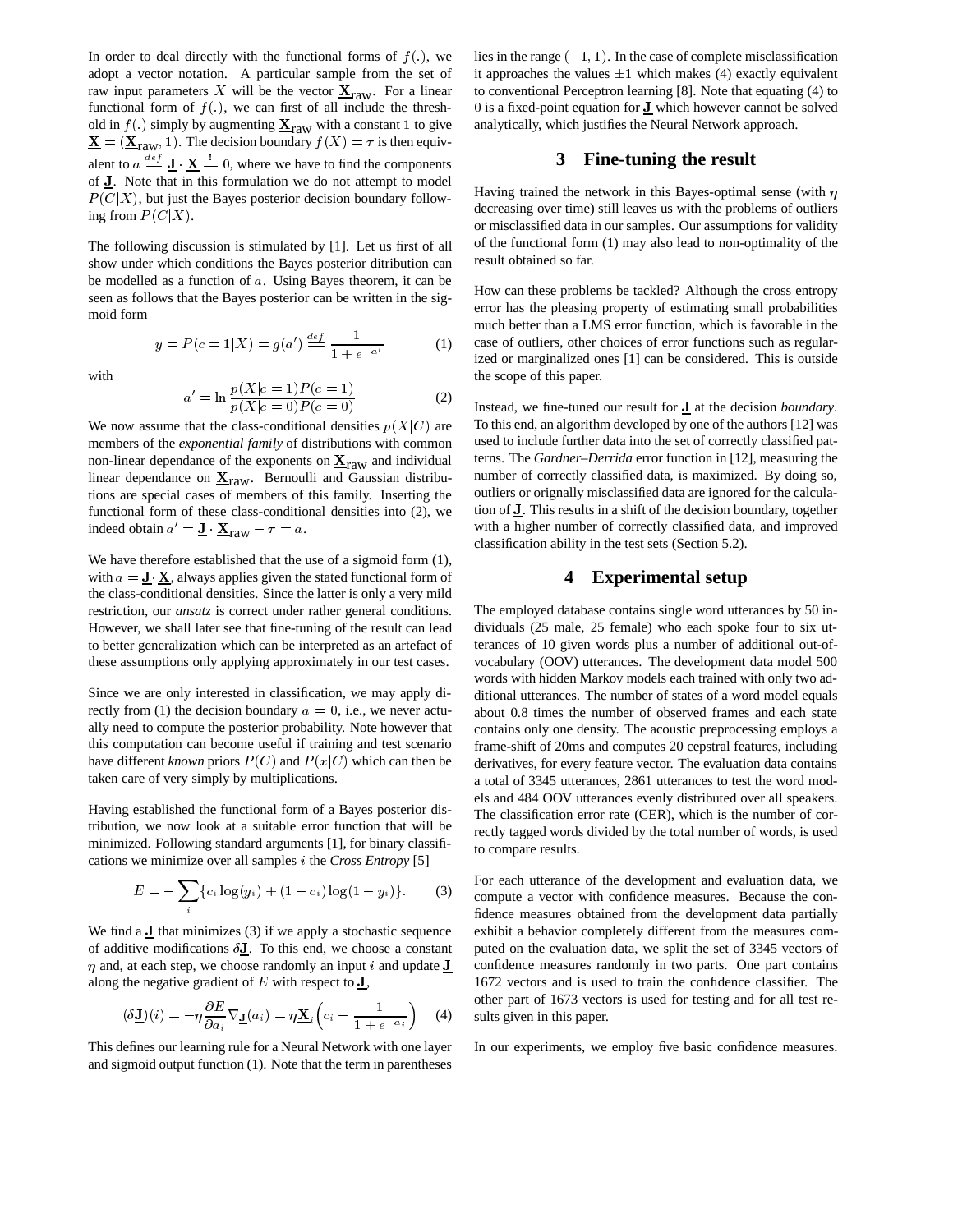Each confidence measure is computed at the end of a word hypothesis with loglikelihood  $l_w$  at time  $t_{end}$  while the word started at  $t_{start}$ . The 'two-best' measure contains the loglikelihood difference between the best and second best hypothesis at time 't' while the 'n-avg-best' measure contains the difference between the best and the average loglikelihood of the N-best hypotheses. The measure 'n-best-states' is computed as the difference of the loglikelihood of the word hypothesis and the sum of the best state hypotheses over the interval  $[t<sub>start</sub>, t<sub>end</sub>]$ . The 'avg-acoustics' divides  $l_w/(t_{\text{end}} - t_{\text{start}} + 1)$ . The 'speaking-rate' divides the number of speech frames of the word hypothesis by the number of states in the word model.

Besides a speaker-independent setup, we can use a speakerdependent or even word-dependent setup. Instead of the decision problem  $f(X) \leq \tau$  with a fixed threshold  $\tau$  for all speakers i and words  $w_j$ , we employ one threshold for all data but first subtract a speaker or word-specific offset  $\mathcal{O}_i$  or  $\mathcal{O}_{i,w_i}$ , respectively. The decision problem is then  $(f(X) - \mathcal{O}_i) \leq \tau$  and  $(f(X) - \mathcal{O}_{i,w_j}) \leq \tau$ , respectively. This approach is investigated in Section 5.3. in Section 5.3.

Proper classification of the vector of confidence measures  ${\bf X}_5$  =  $(x_1, \ldots, x_5)$  probably cannot be done linearly. Therefore, we optionally append to  $\underline{\mathbf{X}}_5$  the 15 2nd-order components  $(x_1^2, x_1x_2, x_1x_3, \ldots, x_5^2)$ . This leads to a 20 dimensional vector  $\underline{\mathbf{X}}_{20}$  which can be treated with standard scalar multiplications.

#### **5 Experiments**

In the initial, speaker-dependent recognition system without any confidence measures, the classification error rate equals the word error rate of 16.7%. We compute an optimal threshold on the training set and apply that threshold to the test set.

## **5.1 Speaker-independent confidence measures**

We investigate the tagging accuracy of the five individual confidence measures in a speaker-independent setting. For historical reasons, the classification error rate of 10.2% for the 'two-best' confidence measure serves as a baseline classification error rate for the other experiments. This means that the single confidence measure 'n-avg-best' already yields a small improvement of 3.9% (rel.) against the baseline. However, the other confidence measures yield a higher classification error rate .

**Table 1:** The classification error rate [%] for individual confidence measures.

| <b>Confidence measure</b> | <b>Error</b> rate |
|---------------------------|-------------------|
| two-best                  | 10.2              |
| n-avg-best                | 9.8               |
| n-best-state              | 12.2              |
| avg-acoustic              | 12.4              |
| speaking-rate             | 15.1              |

## **5.2 Confidence measure combination**

In a follow-up experiment, we try to combine the confidence measures such that the resulting classification error rate is lower than that of the individual confidence measures. The improvement is measured compared to the CER=10.2% of the single 'two-best' measure. To this end, we employ linear discriminant analysis (LDA). The LDA transform matrix is a linear transformation, estimated on the 1672 training vectors, and applied in this experiment to the test data either for full transformation or for projection to the eigenvector with highest eigenvalue (marked "1st ev." in tables). We estimate two LDA matrices with dimension 5x5 and 20x20 for the original vectors of confidence measures  $\mathbf{X}_5$  and the extended vectors  $\underline{\mathbf{X}}_{20}$ . Additionally, we classify both  $\underline{\mathbf{X}}_{5}$  and  $\underline{\mathbf{X}}_{20}$  with the one-layer perceptron J as explained in Section 2.

**Table 2:** The classification error rate [%] for combined confidence measures.

| <b>Combination</b>               | <b>Error</b> rate |             |
|----------------------------------|-------------------|-------------|
| LDA $(d=5)$ , 1st ev.            | 10.4              | $(+ 2.0\%)$ |
| LDA $(d=20)$ , 1st ev.           | 9.0               | $(-11.8\%)$ |
| Bayes $(d=6)$ , J                | 8.4               | $(-17.6%)$  |
| Bayes $(d=21)$ , $\underline{J}$ | 8.5               | $(-16.7%)$  |

Although the LDA and the perceptron both employ a vector multiplication to classify the input, the LDA improves the classification error rate by 11.8% (rel.) to 9.0% while the perceptron improves the classification error rate by 17.6% (rel.) to 8.4%.

## **5.3 Data-dependent confidence measures and combination**

First, we investigate the effect of personalizing the 'avg-acoustic' and 'speaking-rate' measures. For the 'avg-acoustic' measure, we subtracted speaker-specific and word-specific offsets  $\mathcal{O}_i^{aa}$  and  $\mathcal{O}_{i,w_i}^{aa}$ , respectively, as explained in Section 4. While  $\mathcal{O}_i^{aa}$  contains the average value of 'avg-acoustic' on all training utterances of speaker *i*,  $\mathcal{O}_{i,w_i}^{aa}$  contains the average value of 'avg-acoustic' for only the two training utterances of word  $j$  of speaker  $i$ . In the case of the speaking rate, we determine the offsets  $\mathcal{O}_i^{sp}$  and  $\mathcal{O}_{i,w}^{sp}$  similar to the 'avg-acoustic' measure. We compared minimum, maximum and mean functions to obtain word-dependent and speaker-dependent offsets and found the best performance for taking the mean 'avg-acoustics' and the maximum 'speaking rate'. The results are presented in Table 3 while combinations of confidence measures are presented in Table 4.

**Table 3:** The classification error rate [%] for single, individual confidence measures which are speaker and word dependent, respectively.

| Confidence    | <b>Error</b> rate |                     |                 |
|---------------|-------------------|---------------------|-----------------|
| measure       | <b>Speaker</b>    | <b>Speaker</b>      | Word            |
|               | indep.            | dependent           | dependent       |
| avg-acoustic  | 12.4              | $11.1(-10.5%)$      | $10.0(-19.4\%)$ |
| speaking-rate | 151               | $15.1$ ( $-0.0\%$ ) | 14.2 $(-6.0\%)$ |

Second, we replace two confidence measures in the speakerindependent measure vector  $\underline{\mathbf{X}}_5 = (x_1, \dots, x_5)$  to obtain a